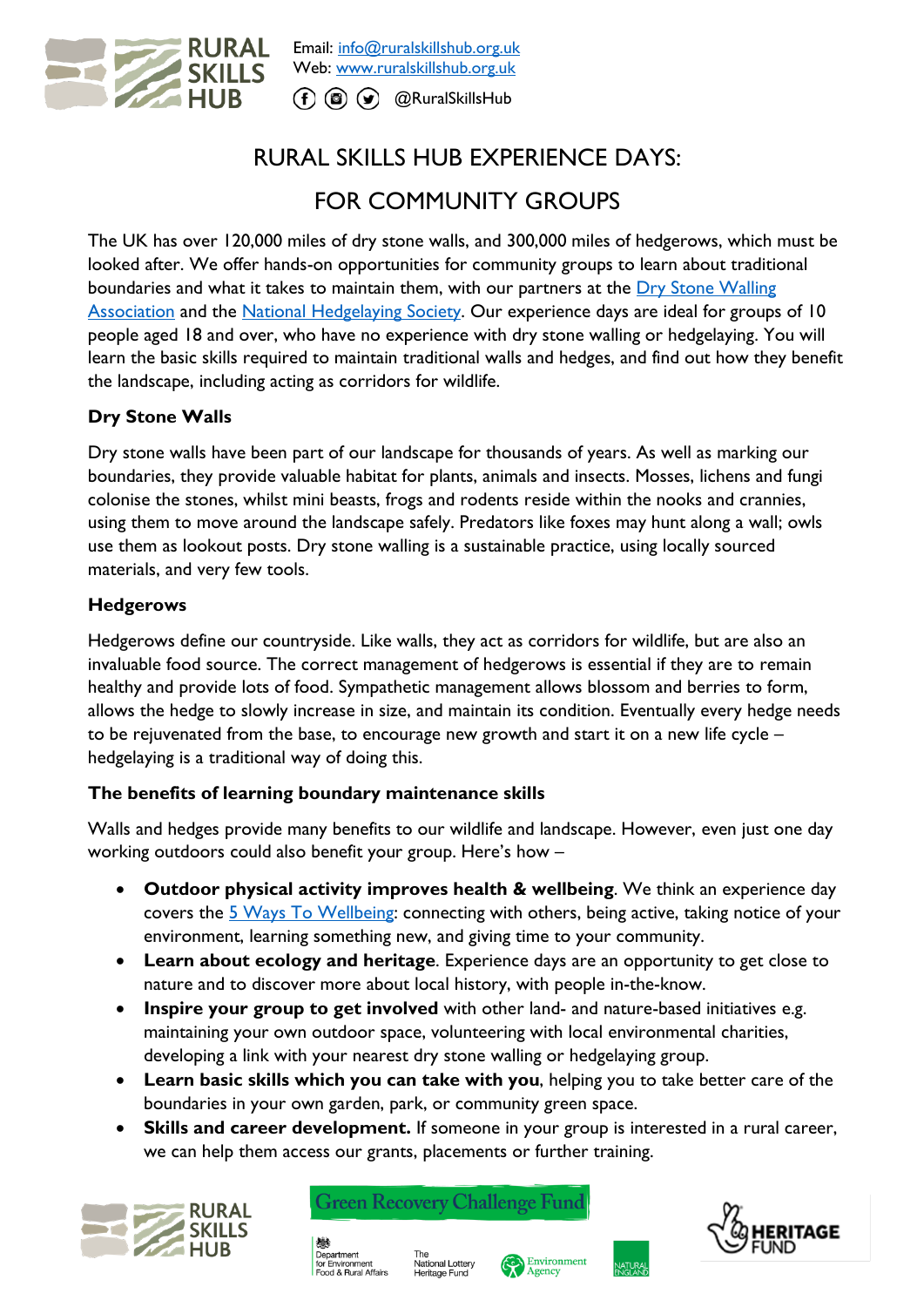

Email: [info@ruralskillshub.org.uk](mailto:info@ruralskillshub.org.uk) Web: [www.ruralskillshub.org.uk](http://www.ruralskillshub.org.uk/) @RuralSkillsHub

#### **What we will provide:**

- Venue
- Qualified Traditional Boundaries Instructor(s) to give you basic training and demonstrations of dry stone walling and/or hedgelaying
- Personal Protective Equipment (PPE) for the day
- Tools for the day
- Educational materials
- Advice on further skills development and rural career opportunities
- Some venues may offer refreshments

#### **What we cannot provide:**

- Travel / transport
- Overnight accommodation



Some venues may not offer refreshments, in which case you would need to bring a packed lunch and drinks

#### **How to book:**

Nominate a lead contact to get in touch with us using the contact form on our [website.](http://www.ruralskillshub.org.uk/) Or fill out the enquiry form on the next page (digitally in a PDF editor, or print and fill out by hand) and return by email to [info@ruralskillshub.org.uk.](mailto:info@ruralskillshub.org.uk) This will tell us more about your group, what you want from the experience day, and how far you can travel. We will try to match you with a provider in your area, who will work with you directly to organise an experience day at a time that suits everyone.

#### **If we are unable to match you with an experience day provider:**

Our service is expanding, and we may not yet have a provider operating within the distance you are able to travel. If we cannot match you with a provider, we will discuss other options e.g. alternative dates, locations, activities, or other ways you could get involved with the Rural Skills Hub.

#### **If your group is larger than 10 people please contact Carrie (Rural Skills Hub Co-ordinator) at [info@ruralskillshub.org.uk.](mailto:info@ruralskillshub.org.uk)**







**Green Recovery Challenge Fund**